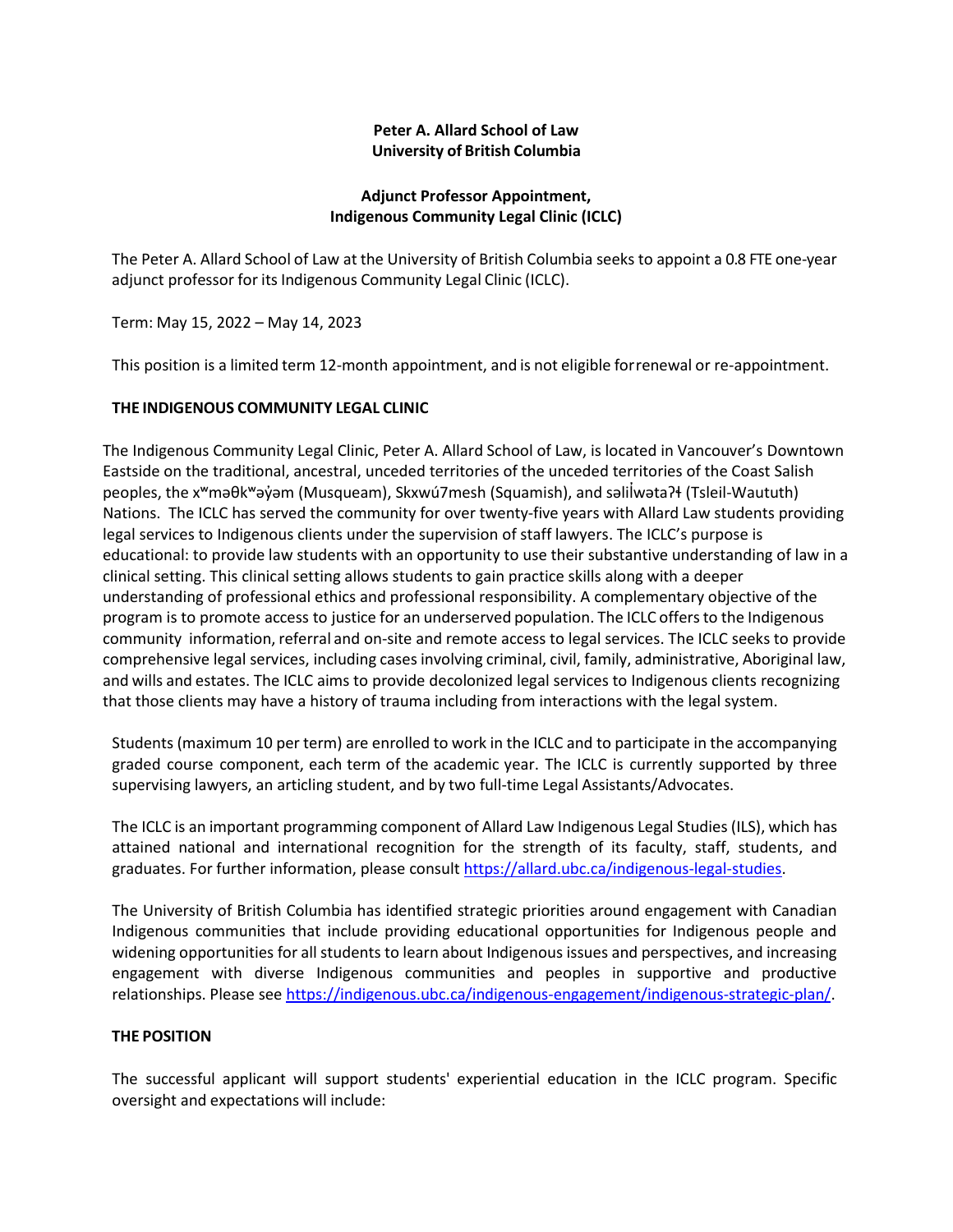- Supervise all aspects of student work on client files, including maintaining knowledge about files;
- Address ethical and file management issues;
- Provide legal advice to assist students to prepare for negotiations and mediation;
- Teach the course on decolonizing and Indigenizing legal practice associated with the ICLC clinical program
- In coordination with other ICLC staff and faculty, provide an orientation for students enrolled in the ICLC at the beginning of each semester
- Support the academic components of the program as needed, and assess what improvements may be required for the student experience based on feedback;
- Provide students with a deeper understanding of the complex challenges Indigenous clients face in the legal system;
- Build relationships between Indigenous communities in British Columbia and the ICLC.

The adjunct professor will fill the role of supervising lawyer of the ICLC, provide legal services to qualified Indigenous clients, and provide supervision to students in assisting those clients. These duties are carried out under the direction of Allard Law's Director of Experiential Learning and the Associate Dean, Academic Affairs. The adjunct professor is responsible to train, supervise, and provide support to student clinicians, as part of their experiential education. This includes direct supervision on files and courtroom litigation. The adjunct professor assists with the day-to-day operations of the ICLC.

Under the direction of the Allard Law leadership, and with the support of the ILS faculty and staff, the adjunct professor works with ICLC staff to supervise ICLC studentsin the provision of legal assistance. Thisincludes attending court and drafting various documents for clients, including cases involving civil, family, administrative, Aboriginal law, and wills and estates.

## **QUALIFICATIONS**

The successful candidate will have experience in litigating civil matters within B.C., be admitted or admissible to the Law Society of British Columbia, have no practice restrictions, and meet the Law Society of British Columbia's criteria for the supervision of articling students. Preference will be given to applicants with experience practicing administrative, Aboriginal law, and/or wills and estates, in addition to civil and Indigenous law – with particular attention to issues on reserve and various class actions underway. In addition, applicants should have experience or interest in teaching and mentoring law students in both supervisory and classroom settings, and experience or interest in Indigenous and decolonial pedagogical approaches.

All applicants should be familiar with and sensitive to the special needs of the Indigenous community served by the ICLC. In particular, the successful candidate will have a demonstrated ability to serve Indigenous clients who have experienced past and ongoing trauma and intergenerational injustice, including within the legal system, and must be familiar with and have the necessary skills and experience for successful trauma-informed and decolonized approach to legal practice. A preference will be given to candidates who, by reason of their Indigenous identity or past experience, have extensive knowledge of, and previous success working with, Indigenous individuals, Nations, communities and/or organizations, as well as a knowledge of and experience working with matters related to the *Indian Act* and its administration. Candidates must be able to work effectively in and contribute to a team setting. The anticipated salary range for this position is \$110,000 to \$125,000; compensation will depend on qualifications and experience. The anticipated start date for this position is May 15, 2022 for a one-year